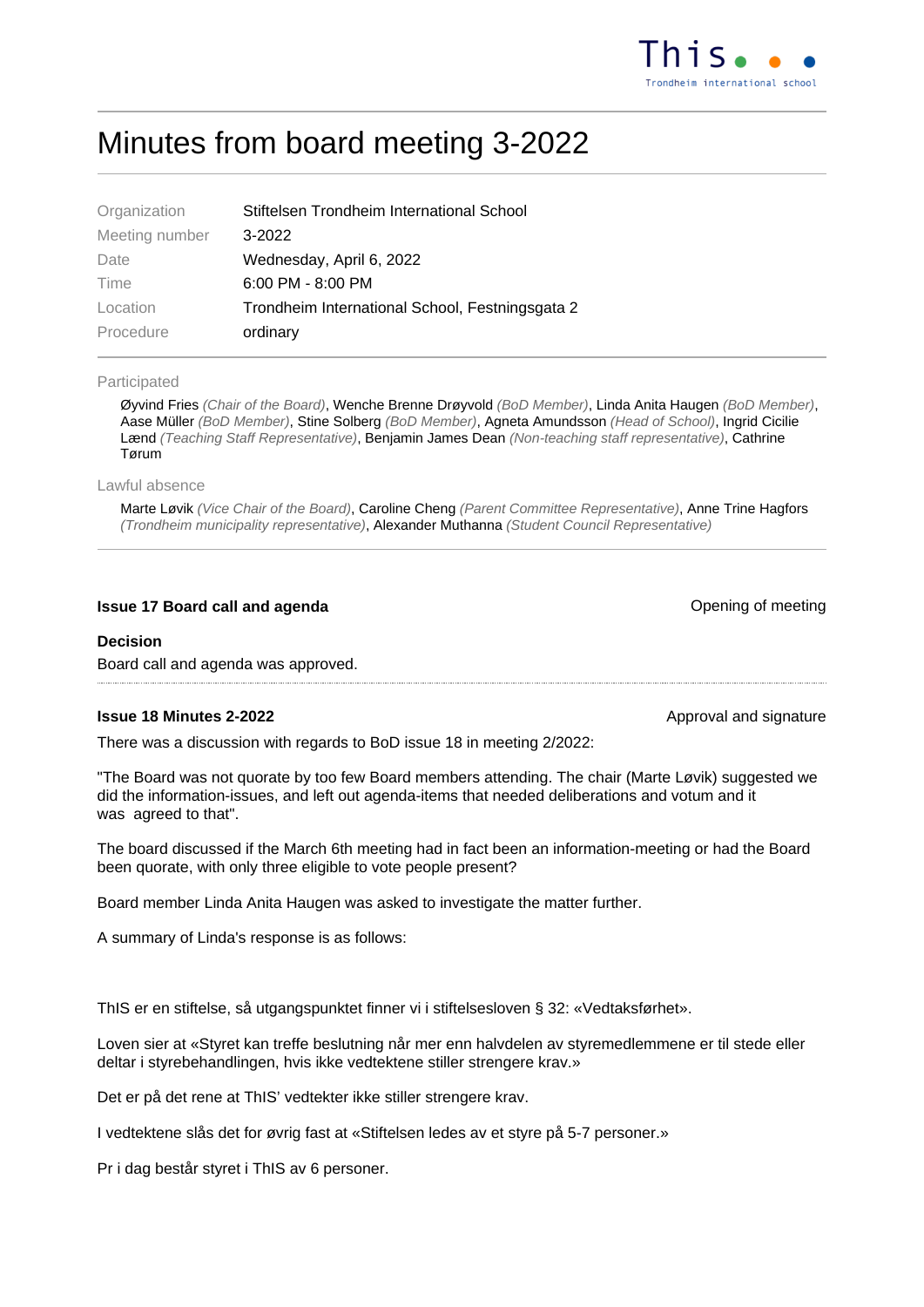Ut fra lovteksten vil «halvparten», som for ThIS' del betyr 3 medlemmer, ikke være nok. Det må «mer enn» halvdelen av styret til. Når styret består av seks personer betyr dette at fire styremedlemmer må være tilstede (eller delta i styrebehandlingen) for at styret anses å være vedtaksført.

I forarbeidene (Ot.prp nr 15 (2000-2001) side 155) fremgår det at bestemmelsen som gjelder vedtaksførhet for styret antas å være i samsvar med ulovfestet rett. Denne bygger i tillegg på Aksjeloven § 6-24.

I juridisk teori er det enighet om at vedtektene kan stille strengere krav til vedtaksførheten. Derimot kan ikke vedtektene lempe på lovens krav til vedtaksførhet. Dessuten er det et vilkår for at styret er vedtaksført at samtlige styremedlemmer så vidt mulig er gitt anledning til å delta i saksbehandlingen. Inhabile styremedlemmer anses for ikke å delta i styrebehandlingen, og skal derfor ses bort fra ved beregningen av om styret er vedtaksført.

## **Decision**

The Board was not quorate in the meeting of March 6th, at the time represented by three BoD members. Hence, the minutes will not be signed.

#### **Issue 19 Previous decisions and tasks No. 2008 12:00 No. 2008 12:00 No. 2008 12:00 No. 2008 12:00 No. 2008 12:00 No. 2008 12:00 No. 2008 12:00 No. 2008 12:00 No. 2008 12:00 No. 2008 12:00 No. 2008 12:00 No. 2008 12:00 N**

The Board was given an update on the three pending follow up tasks. None of these were due as of April 6th.

These were from meeting number 7 and 8 2021:

57/21 Head of School report

70/21 Organizational chart

61/21 Adjusted bylawaws - Stiftelsestilsynet.

## **Decision**

The Board took note of the provided information.

# **Issue 20 Head of School Report** Update Update

The following input was given by the BoD members:

-Is the school prepared for an emergency situation such as the consequences of the Ukraine war? The school administration was encouraged to perform a tabletop rehearsal of the crisis management plan.

- The school administration was encouraged to broadcast and market more effectively all the good work they do on social medias and other channels. E .g. once a pamphlet, picture or report etc. has been produced, they are encouraged to broadcast it immediately.

#### **Decision**

The Board took note of Head of School´s report and assigned the above mentioned tasks to the administration.

# **Issue 21 Business Manager Report Contract Contract Contract Contract Contract Contract Contract Contract Contract Contract Contract Contract Contract Contract Contract Contract Contract Contract Contract Contract Contra**

#### **Decision**

The Board decided that the Business Manager integrates the monthly financial reports into the Head of School's report. The monthly accounting report will be used as a management reporting tool, and a separate assessment of status will be given in Head of School report.

The emphasis of the report will aim at feeding forward.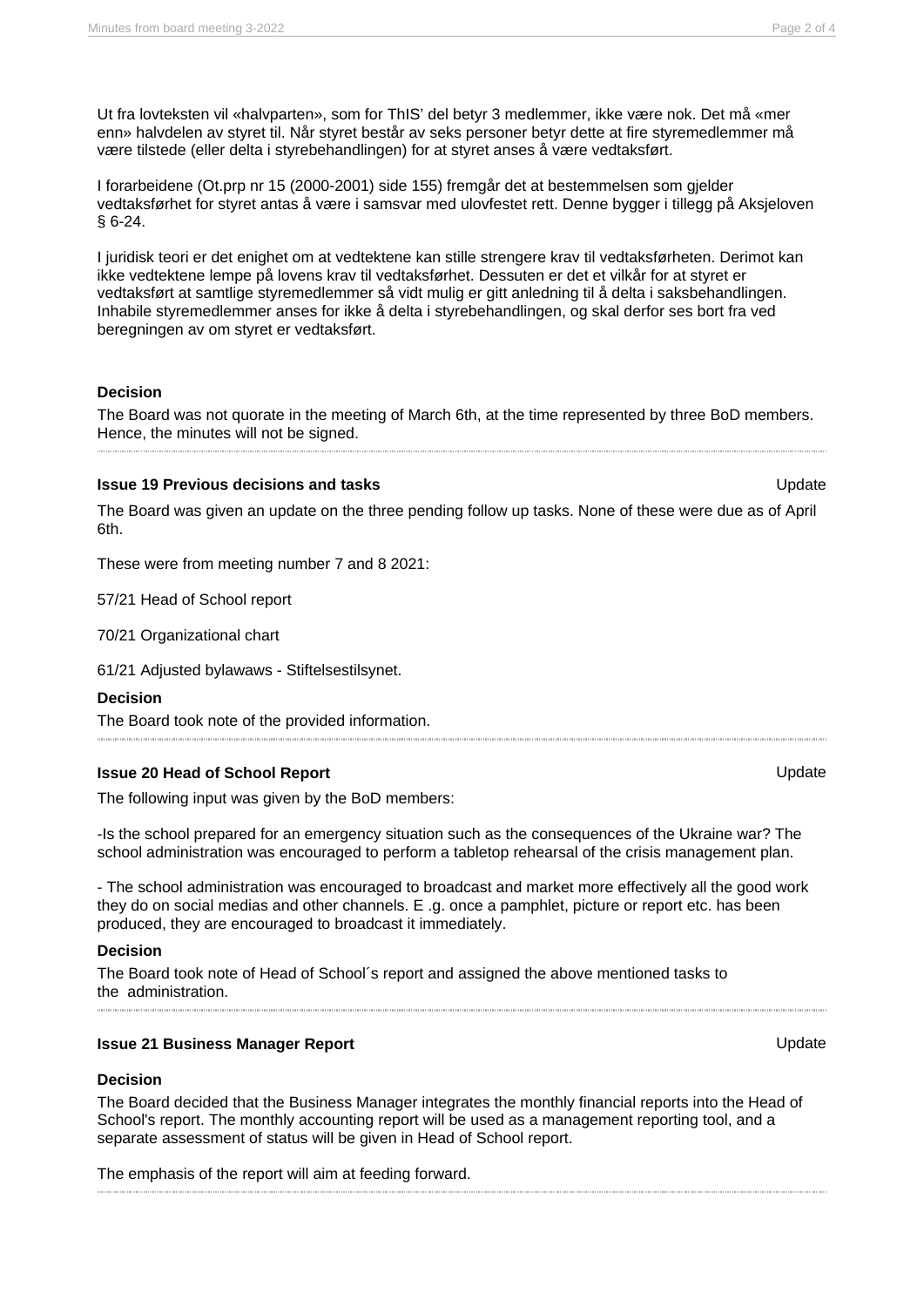## **Issue 22 RM** Update

## **Decision**

The board took note of the provided information.

## **Issue 23 Approval of Annual Financial Statement 2021 Decision** Decision

The suggested changes from BDO to the yearly financial statement was briefly discussed.

#### **Decision**

The Board approved the Annual Financial Statement for 2021.

## **Issue 24 Annual HSE report and HSE updates Discussion Discussion**

Head of school referred to the attached HSE report.

She referred to good work with quality-measures from the safety representatives.

Concerning the physical work environment, we are aware of our challenges with noise and too little space / too few meeting rooms.

A digital safety questionnaire had newly taken place, and this is to be followed up after Easter with a physical safety inspection.

A new occupational health service is being chosen after the agreement with Avanova expires December 31, 2022.

HoS pointed out that the sick leave ratio is low on an average, though corona short-term leave has been challenging this winter.

Board asked if there were any special parts of the HSE-work or HSE -report to be noted? Bord member Wenche B. Drøyvold will represent the board in the assessment of a new occupational health service.

#### **Decision**

The Board took note of the annual HSE report for 2021 and the tentative action plan for 2022.

#### **Issue 25 Planning of AGM Discussion**

It was discussed how the board would take part in this years AGM.

It was discussed how to honour Board and NC members who are stepping down or have served their term.

## **Decision**

The School Administration sends notice April 8th of AGM being held on April 28th.

The Administration will prepare the necessary documentation and implement actions in the progress plan as outlined in the background information.

The AGM will be planned as a physical meeting.

## **Issue 26 Miscellanous** Non planned issues

#### **Decision**

There were no miscellanous issues on the meeting April 6th.

Location:

Date: participantid:316192 participantid:316192 participantid:316191 participantid:316191 participantid:316191